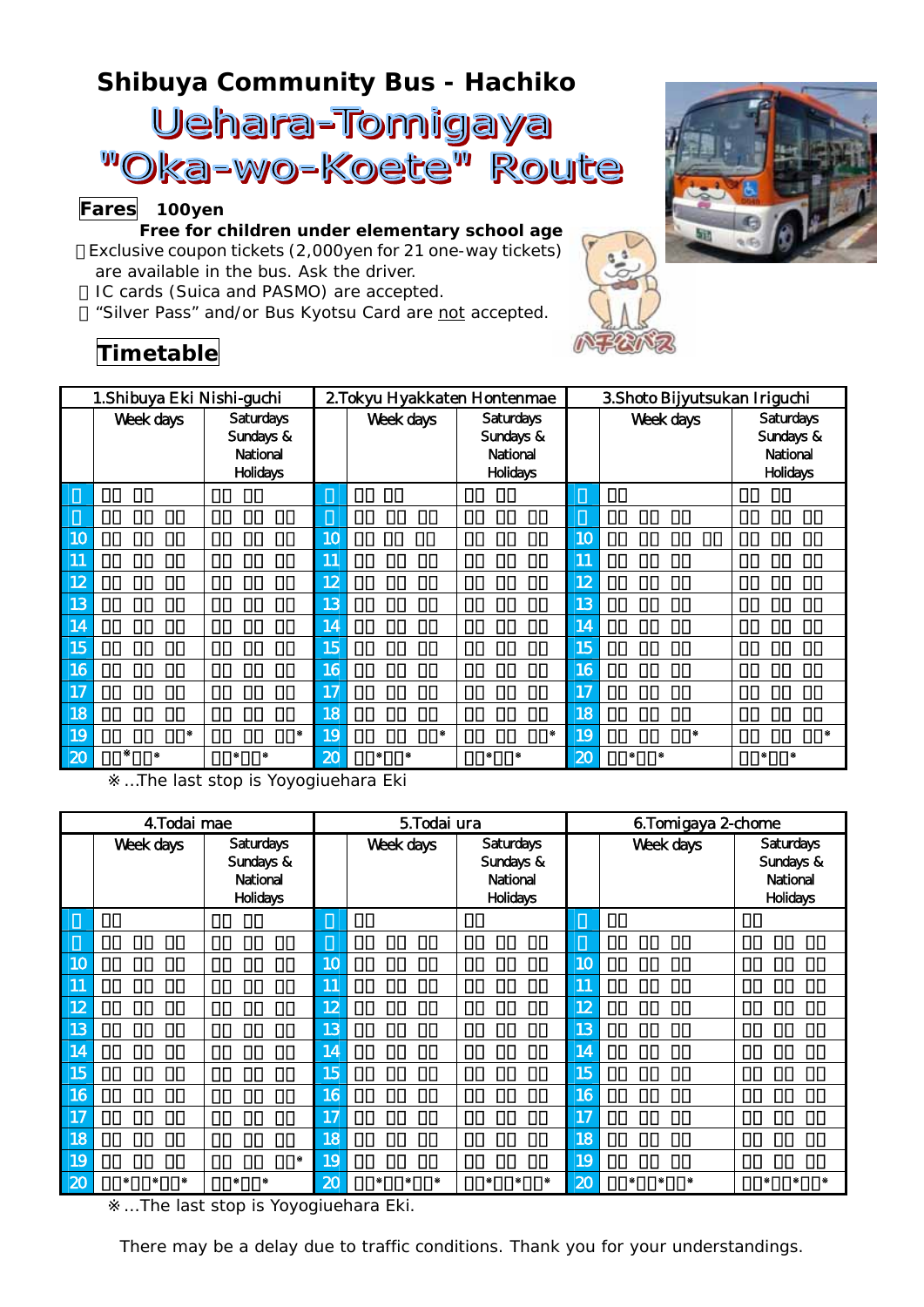| 7. Tomigaya Kosaten |           |                         | 8. Uehara 1-chome<br><b>Tomigaya Library</b> |                  |                         | 9. Uehara 2-chome<br><b>Uehara Branch Office</b> |           |                         |
|---------------------|-----------|-------------------------|----------------------------------------------|------------------|-------------------------|--------------------------------------------------|-----------|-------------------------|
|                     | Week days | Sat. Sun.<br>& Holidays |                                              | <b>Week days</b> | Sat. Sun.<br>& Holidays |                                                  | Week days | Sat. Sun.<br>& Holidays |
|                     |           |                         |                                              |                  |                         |                                                  |           |                         |
|                     |           |                         |                                              |                  |                         |                                                  |           |                         |
| 10                  |           |                         | 10                                           |                  |                         | 10                                               |           |                         |
| 11                  |           |                         | 11                                           |                  |                         | 11                                               |           |                         |
| 12                  |           |                         | 12                                           |                  |                         | 12                                               |           |                         |
| 13                  |           |                         | 13                                           |                  |                         | 13                                               |           |                         |
| 14                  |           |                         | 14                                           |                  |                         | 14                                               |           |                         |
| 15                  |           |                         | 15                                           |                  |                         | 15                                               |           |                         |
| 16                  |           |                         | 16                                           |                  |                         | 16                                               |           |                         |
| 17                  |           |                         | 17                                           |                  |                         | 17                                               |           |                         |
| 18                  |           |                         | 18                                           |                  |                         | 18                                               |           |                         |
| 19                  |           |                         | 19                                           |                  |                         | 19                                               |           |                         |
| $\mathbf{z}$        |           |                         | 20                                           |                  |                         | 20                                               |           |                         |

…The last stop is Yoyogiuehara eki.

| 10. Koga Ongaku Hakubutsukan<br>for Yoyogiuehara station |           |                         | 11. Yoyogiuehahara Eki |           |                         | 12. Koga Ongaku Hakubutsukan<br>for Shibuya station |           |                         |
|----------------------------------------------------------|-----------|-------------------------|------------------------|-----------|-------------------------|-----------------------------------------------------|-----------|-------------------------|
|                                                          | Week days | Sat. Sun.<br>& Holidays |                        | Week days | Sat. Sun.<br>& Holidays |                                                     | Week days | Sat. Sun.<br>& Holidays |
|                                                          |           |                         |                        |           |                         |                                                     |           |                         |
|                                                          |           |                         |                        |           |                         |                                                     |           |                         |
| 10 <sub>1</sub>                                          |           |                         | 10                     |           |                         | 10                                                  |           |                         |
| 11                                                       |           |                         | 11                     |           |                         | 11                                                  |           |                         |
| 12                                                       |           |                         | 12                     |           |                         | 12                                                  |           |                         |
| 13                                                       |           |                         | 13                     |           |                         | 13                                                  |           |                         |
| 14                                                       |           |                         | 14                     |           |                         | 14                                                  |           |                         |
| 15                                                       |           |                         | 15                     |           |                         | 15                                                  |           |                         |
| 16                                                       |           |                         | 16                     |           |                         | 16                                                  |           |                         |
| 17                                                       |           |                         | 17                     |           |                         | 17                                                  |           |                         |
| 18                                                       |           |                         | 18                     |           |                         | 18                                                  |           |                         |
| 19                                                       |           |                         | 19                     |           |                         | 19                                                  |           |                         |
| 20                                                       |           |                         | 20                     |           |                         | 20                                                  |           |                         |

…The last stop is Yoyogiuehara eki.

| 13. Uehara Shogakko |           |                         | 14. Uehara 2-chome Minami |           |                         | 15. Hatsuratsu Center Tomigaya<br><b>Tokai University</b> |           |                         |
|---------------------|-----------|-------------------------|---------------------------|-----------|-------------------------|-----------------------------------------------------------|-----------|-------------------------|
|                     | Week days | Sat. Sun.<br>& Holidays |                           | Week days | Sat. Sun.<br>& Holidays |                                                           | Week days | Sat. Sun.<br>& Holidays |
|                     |           |                         |                           |           |                         |                                                           |           |                         |
| 10                  |           |                         | 10                        |           |                         | 10                                                        |           |                         |
| 11                  |           |                         | 11                        |           |                         | 11                                                        |           |                         |
| 12                  |           |                         | 12                        |           |                         | 12                                                        |           |                         |
| 13                  |           |                         | 13                        |           |                         | 13                                                        |           |                         |
| 14                  |           |                         | 14                        |           |                         | 14                                                        |           |                         |
| 15                  |           |                         | 15                        |           |                         | 15                                                        |           |                         |
| 16                  |           |                         | 16                        |           |                         | 16                                                        |           |                         |
| 17                  |           |                         | 17                        |           |                         | 17                                                        |           |                         |
| 18                  |           |                         | 18                        |           |                         | 18                                                        |           |                         |
| 19                  |           |                         | 19                        |           |                         | 19                                                        |           |                         |
| 20                  |           |                         | 20                        |           |                         | 20                                                        |           |                         |

There may be a delay due to the traffic conditions. Thank you for your understandings.